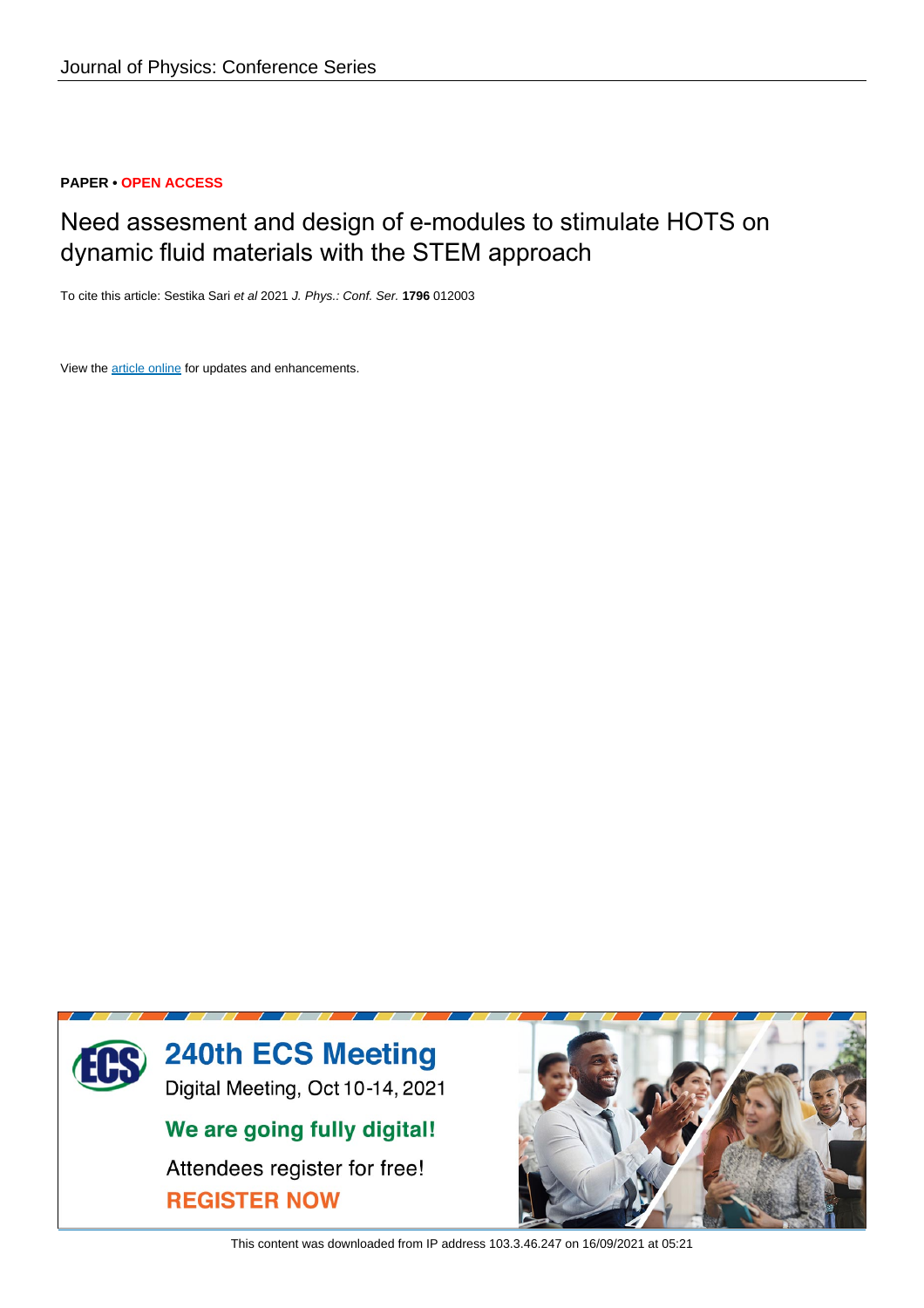## **Need assesment and design of e-modules to stimulate HOTS on dynamic fluid materials with the STEM approach**

### **Sestika Sari<sup>1</sup> , Agus Suyatna<sup>1</sup> , Viyanti<sup>2</sup>**

<sup>1</sup>Lampung University, Indonesia

\*Correspondents author: asuyatna@yahoo.com

**Abstract.** Learning resources are very important in learning physics, then, the purpose of this study is to develop e modules with the STEM approach to stimulate students' HOTS on Dynamic Fluid. The research method used is the research and development (R&D) with ADDIE models which have five stages: analysis, design, development, implementation, and evaluation. The first two stages of this article will be reported analysis and design stage. The instrument used was a product needs analysis questionnaire and the practitioner validation sheet using a Likert scale. The data needs analysis phase was sourced from high school level students and physics teachers in Lampung province. The validators of product design are professional physics teachers with the Masters in Physics Education qualifications. Google form as a media for data collection is then analyzed using descriptive quantitative. The results showed that the E-Module to stimulate HOTS on dynamic fluid material was highly needed. E-module that have the potential to stimulate HOTS in dynamic fluid material consist of seven learning activity that contain the STEM component. In conclusion, E-Module based on STEM dynamic fluid material has the potential to simulate students' HOTS.

**Keywords:** Dynamic fluids, E-module, HOTS stimulus, STEM approach.

#### **1. Introduction:**

The 21st century is marked by the era of the industrial revolution 4.0 as a century of openness, meaning that human life underwent fundamental changes that prioritize the quality of ideal education [1,2]. However, critical thinking skills in the field still show some weaknesses that physics teachers must innovate to be able to create a state of learning that directs students to foster students' HOTS abilities [3]. Therefore, curriculum improvement was formed in Indonesia to achieve competency in knowledge, scientific work, and technology. The curriculum is known as the 2013 curriculum (K-13).

Implementation of K-13 applies learning in the categories of critical thinking, collaboration, communication, and creativity (4C) [4]. Critical thinking as one of the competencies in higher order thinking skills (HOTS). HOTS is a skill that must be achieved in 21st century learning with indicators of analyzing, evaluating and creating [5-7]. Nevertheless, the learning process is still a teacher center, learning physics is not related to everyday life, difficult to understand because it only contains formulas, and not interesting [8,9]. Education in the revolutionary era 4.0 has utilized many digital technologies to support learning. Digital technology is able to create learning resources that have the potential to stimulate HOTS, one of which is an interactive e-module [10,11]. This is because interactive modules have characteristics including: can direct learning, be interactive, can provide feedback to readers and can provide holistic experience through simulations or learning videos.

The importance of learning resources in supporting the education of students needs to be well designed and have the same ability in every place, one of which is integrating learning resources with

Content from this work may be used under the terms of the Creative Commons Attribution 3.0 licence. Any further distribution of this work must maintain attribution to the author(s) and the title of the work, journal citation and DOI. Published under licence by IOP Publishing Ltd 1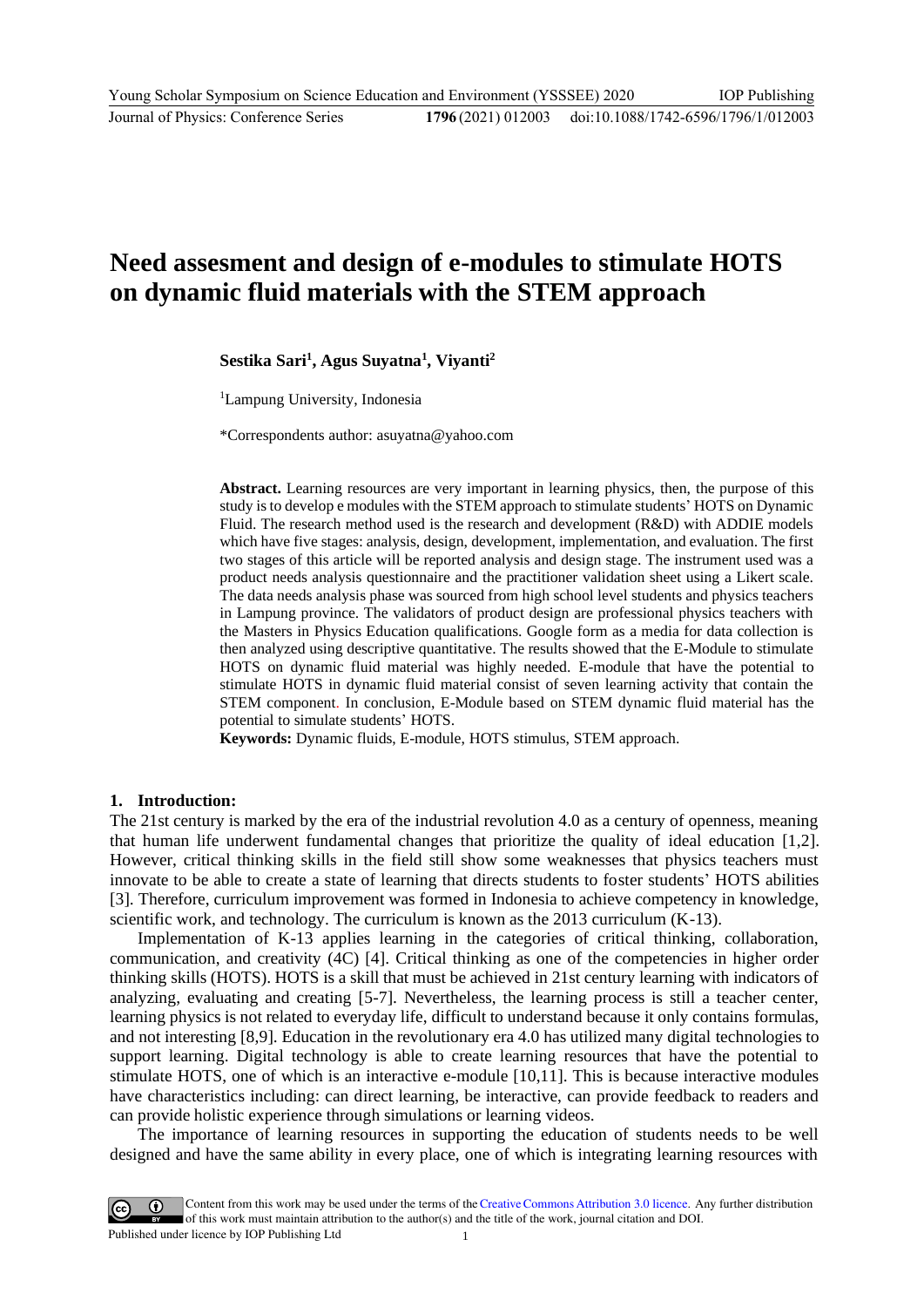| Young Scholar Symposium on Science Education and Environment (YSSSEE) 2020 |                                                       | <b>IOP</b> Publishing |
|----------------------------------------------------------------------------|-------------------------------------------------------|-----------------------|
| Journal of Physics: Conference Series                                      | 1796(2021) 012003 doi:10.1088/1742-6596/1796/1/012003 |                       |

technology, information and communication (ICT) [12-14]. According to some experts that: Learning resources in the form of e-modules can optimize the ability of HOTS [15]. The success of research that has been done by previous researchers with the title "Development of Learning Tools to Increase HOTS in the Competency of Building Flat Side Space," and the results of its development in the form of syllabus learning tools, lesson plans (RPP), and student activity sheets (LKS) which valid, practical, and effective, and evaluation instruments in the form of valid and reliable tests. The results of field trials show that the Experiment class is better than the Control class in terms of competency attainment, and the HOTS of students in the Experiment class reaches the minimum category B [16].The characteristics of the interactive modules have followed the development of the globalization era making it easier for students to understand the material. Current learning needs to follow the development of the globalization era, one of which is by integrating science, technology, engineering, and mathematics (STEM) [17-19]. So the novelty of this study from previous research and to achieve ideal educational and learning goals in accordance with k-13 requires an introduction to learning about the needs of educators for learning resources that can help students to stimulate HOTS, the responses of responden regarding the availability of learning resources used , analysis of the implementation physics learning in SMA Negeri Lampung andvalid design for creation of e-module.

## **2. Methods**

The method used in this research is the R&D model with ADDIE type (Analysis, Design, Development, Implementation, Evaluation), but this article is limited to the design stage. This is based on the importance of having a valid design in order to create an effective product shown in figure 1.



The first phase is analyzing. The analysis was conducted to determine the physics teacher needs and students about learning resources that have the potential to help students stimulate HOTS, physics teacher responses and students regarding the availability of learning resources used, and the implementation of physics learning analysis.

Data needs analysis was obtained from a questionnaire distributed via google form to 37 high school students and 39 physics teachers in Lampung. The next step is design. The design was validated by 11 physics teacher experts conducted in the field of physics education to create content and systematics that are in line with interactive learning activities that have the potential to stimulate HOTS. Design validation is done by filling in the assessment questionnaire via google form and analyzed according to the average then converted into score in the following table 1.

| <b>Average Score</b> | <b>Decision</b>                      |
|----------------------|--------------------------------------|
| $4,20-5,00$          | Very suitable for stimulating HOTS   |
| 3,40-4,19            | Suitable for stimulating HOTS        |
| 2,60-3,39            | Enough suitable for stimulating HOTS |
| 1,80-2,59            | Less suitable for stimulating HOTS   |
| $1,00-1,79$          | Not suitable for stimulating HOTS    |

**Table 1.** Assesment and Decision Score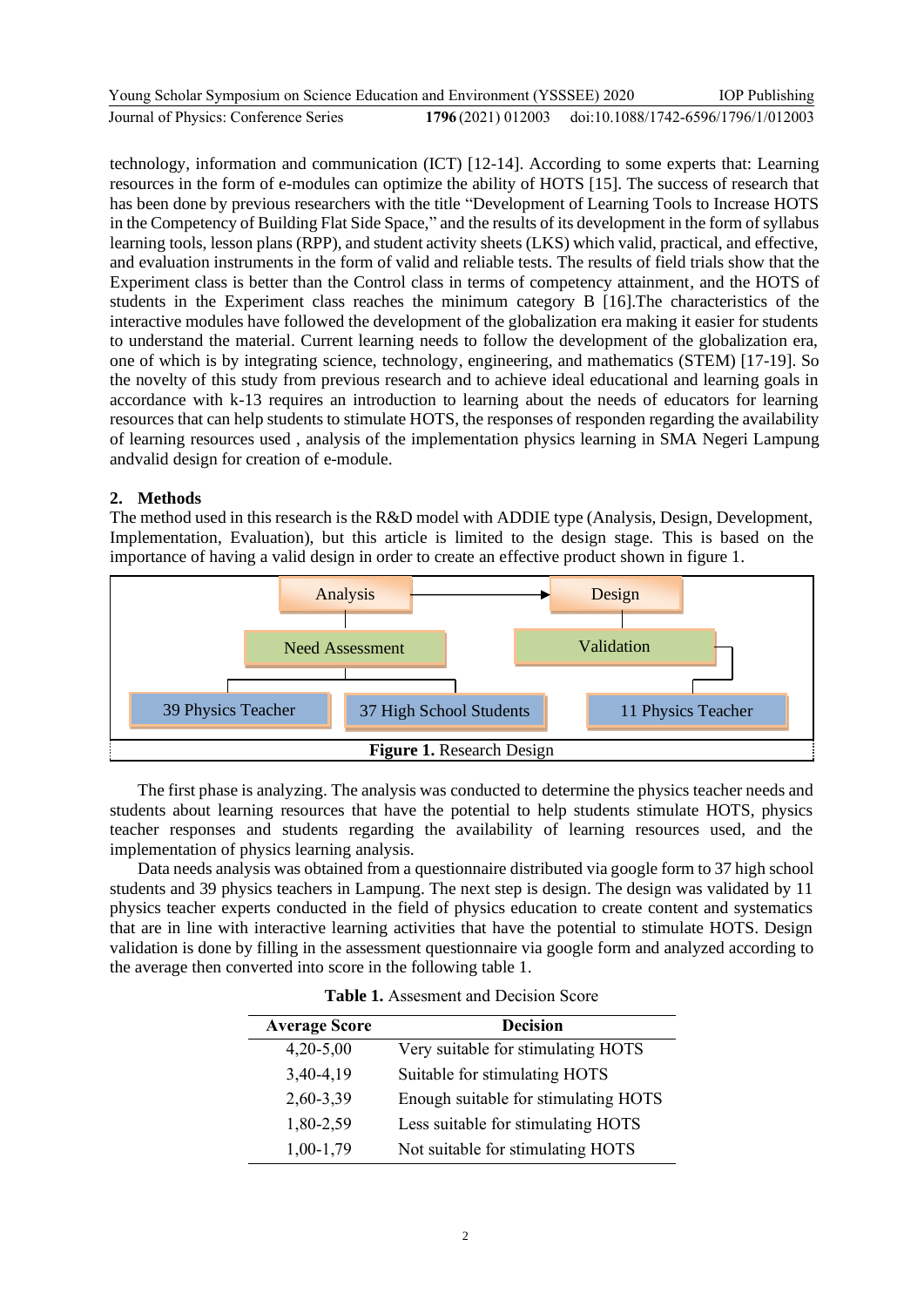| Young Scholar Symposium on Science Education and Environment (YSSSEE) 2020 |                                                        | <b>IOP</b> Publishing |
|----------------------------------------------------------------------------|--------------------------------------------------------|-----------------------|
| Journal of Physics: Conference Series                                      | 1796 (2021) 012003 doi:10.1088/1742-6596/1796/1/012003 |                       |

## **3. Result and Discussion:**

j.  $\overline{a}$ 

Based on Table 1, a needs analysis is obtained which is reviewed from the results of preliminary research through a google form filled by physics teacher, showing that the learning process is in accordance with the provisions of the minister of education and has implemented a curriculum that fits the needs of K13, but in fact not all students master the thinking skills high level in the learning process, there are some students who master and there are also some who do not master. This is allegedly due to students having different HOTS skills and the low HOTS skills of students not yet able to be solved by learning resources that are commonly used in the learning process, and the learning process is still memorizing, theoretical and still centered on the teacher center so that it has not been able to stimulate HOTS learners. Therefore, with the development of STEM-based e-modules this dynamic fluid material is supported by all physics teachers. The result of the physics teachers needs analysis is seen in Table 2.

| $\bf No$       |           | <b>Statement Analysis</b>                                                                                                    |
|----------------|-----------|------------------------------------------------------------------------------------------------------------------------------|
| $\mathbf{1}$   | 97,4 %    | Physics teacher have implemented the K 13 revision in schools.                                                               |
| $\overline{2}$ | 97,4 %    | Physics teacher provide questions that contain of the higher order thinking skills<br>(HOTS).                                |
| 3              | 100 %     | Physics teacher provide opportunities for students to find information with friends when<br>discussing.                      |
| $\overline{4}$ | 100 %     | Physics teacher give students the opportunity to exchange ideas and discuss with them.                                       |
| 5              | 100 %     | Physics teacher give students the opportunity to analyze the problems given during<br>learning.                              |
| 6              | 97,3 %    | Physics teacher give students the opportunity to look for other sources in improving<br>students' critical thinking ability. |
| $\tau$         | 100 %     | Physics teacher gives students the opportunity to communicate Physics material being<br>studied.                             |
| $8\phantom{1}$ | 100 %     | Physics teacher gives students on the opportunity to solve problems in to their own way.                                     |
| 9              | 100 %     | Physics teacher gives students the opportunity to carry out experiments.                                                     |
| 10             | 94,7 %    | Physics teacher gives students the opportunity to display the results of their experiments<br>in class.                      |
| 11             | 100 %     | Physics teacher gives students the opportunity to complete experiments with the<br>concept of physics.                       |
| 12             | 100 %     | Physics teacher uses a scientific approach to learning.                                                                      |
| 13             | 97,4 %    | Physics teacher uses media in learning.                                                                                      |
| 14             | 100 %     | Physics teacher applies fun physics learning.                                                                                |
| 15             |           | 44,75 % Physics teacher had e-module with based learning of the resource infrastructure.                                     |
| 16             | 89,5 %    | Physics teacher has heard about learning resource infrastructure based on electronic<br>modules.                             |
| 17             | 79 %      | Physics teacher has used the STEM learning approach.                                                                         |
| 18             | 48,6 %    | Physics teacher have developed e-module learning resources with the STEM approach<br>to stimulate HOTS.                      |
| 19             | 100 %     | Physics teacher needs e-module learning resources with the STEM approach to<br>stimulate HOTS.                               |
| 20             | 92,1 %    | Physics teacher is willing to apply e-module learning resources with the STEM<br>approach to stimulate HOTS.                 |
| 21             | 100 %     | Physics teacher hopes that e-module learning resources with a STEM approach are<br>effective for stimulating HOTS.           |
| 22             | 100 %     | Physics teacher hopes that e-module learning resources using the STEM approach can<br>be used in the learning process.       |
| 23             | $100\,\%$ | Physics teacher hopes that the e-module makes students interested in learning physics.                                       |
| 24             | 100 %     | Physics teacher is interested in using varied learning resources.                                                            |

**Table 2.** Results of the physics teacher need analysis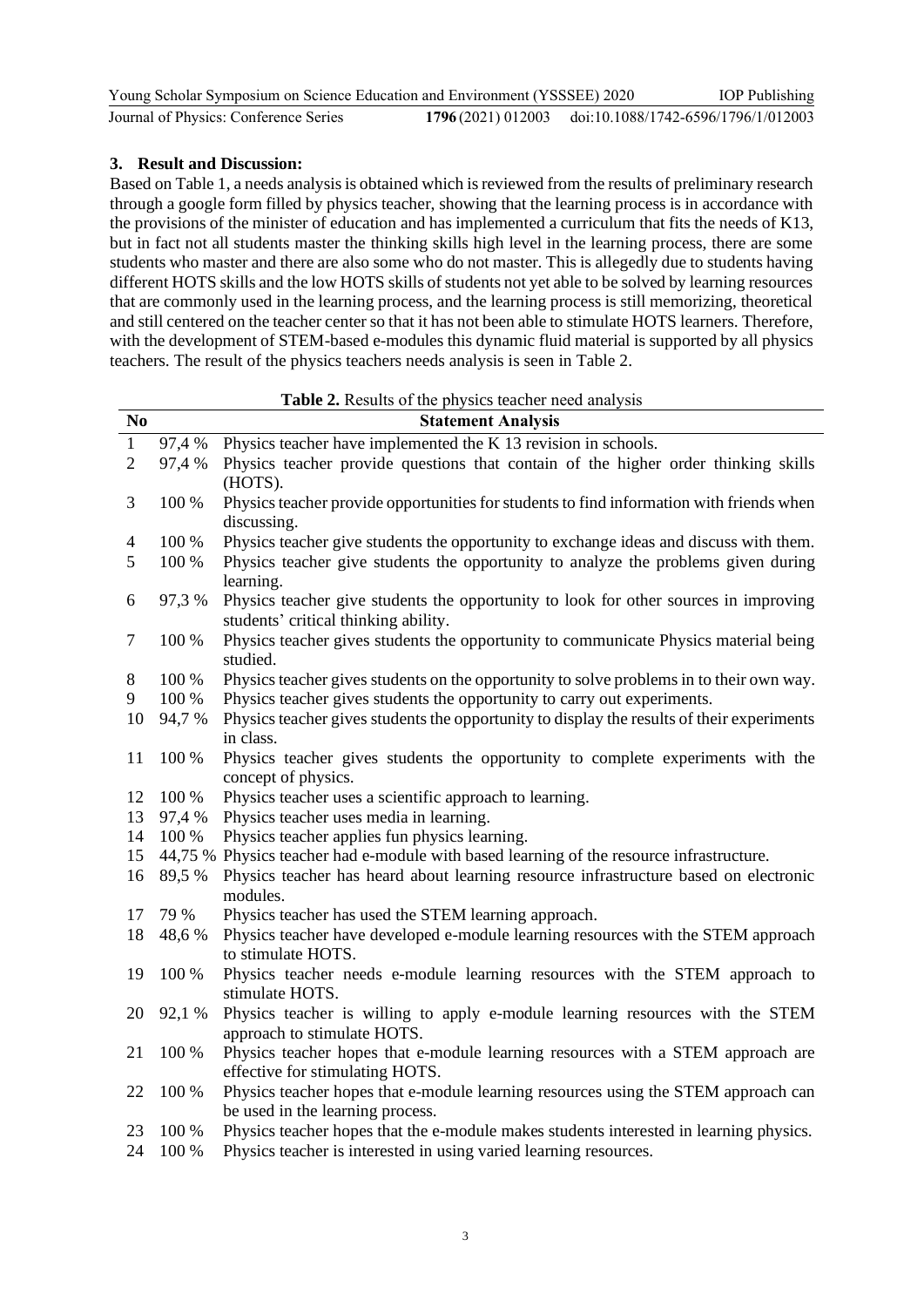Young Scholar Symposium on Science Education and Environment (YSSSEE) 2020 **Journal of Physics: Conference Series** IOP Publishing 1796(2021) 012003 doi:10.1088/1742-6596/1796/1/012003

| N <sub>0</sub> |           | <b>Statement Analysis</b>                                                                     |
|----------------|-----------|-----------------------------------------------------------------------------------------------|
| 25             | 100 %     | Physics teacher needs e-module learning resources with an effective STEM approach             |
|                |           | to stimulate HOTS.                                                                            |
|                | 26 89.5 % | Physics teacher deliver dynamic fluid material thoroughly.                                    |
| 27             | 81,6 %    | Physics teacher provides experiments on dynamic fluid material.                               |
| 28             | 43,2 %    | Physics teacher uses e-modules when learning dynamic fluid material.                          |
| 29             | 84,2 %    | Physics teacher provides questions related to higher order thinking skills in learning        |
|                |           | dynamic fluid material.                                                                       |
| 30             |           | 63,18 % Physics teacher has stimulated higher order thinking skills with the STEM approach to |
|                |           | students on dynamic fluid material.                                                           |

The result of student's need analysis is seen in Table 3.

|  | <b>Table 3. Results of student's need analysis</b> |  |
|--|----------------------------------------------------|--|
|--|----------------------------------------------------|--|

| N <sub>0</sub> |           | <b>Statement Analysis</b>                                                              |
|----------------|-----------|----------------------------------------------------------------------------------------|
| $\mathbf{1}$   | 78,4 %    | Students stated that they liked Physics.                                               |
| $\overline{c}$ | 81,1 %    | Students state physics is a difficult subject.                                         |
| 3              | 59,4 %    | Students feel that learning physics is boring.                                         |
| $\overline{4}$ | 56,7 %    | Students feel lazy to learn physics.                                                   |
| 5              | 59,4 %    | Students will give up if the physics problem given is too difficult to solve.          |
| 6              | 83,8%     | Students can work on questions that are classified as high-level thinking skills.      |
| $\overline{7}$ | 100 %     | Students are given the opportunity to look for information with friends when           |
|                |           | discussing.                                                                            |
| 8              | 91,9 %    | Students are given the opportunity to exchange ideas and discuss them.                 |
| 9              | 91,1 %    | Students are given the opportunity to analyze the problems given by physics educators  |
|                |           | while learning.                                                                        |
| 10             | 91,9 %    | Students are given many opportunities by physics teacher to look for other sources.    |
| 11             | 88,9%     | Students are given the opportunity by physics educators to communicate the results of  |
|                |           | the discussion.                                                                        |
| 12             | 97,3 %    | Students are given the opportunity by physics educators to solve problems in their own |
|                |           | way.                                                                                   |
| 13             | 86,5 %    | Students are given the opportunity to conduct experiments in physics.                  |
| 14             | 83,4 %    | Students are given the opportunity by physics educators to display their work in the   |
|                |           | classroom.                                                                             |
| 15             | 86,5 %    | Students are given the opportunity by physics educators to complete experiments using  |
|                |           | physics concepts.                                                                      |
| 16             | 75,7 %    | Physics teacher use interesting physics learning resources.                            |
| 17             | 81,1 %    | Physics teacher always do physics learning by linking science, technology,             |
|                |           | engineering, and mathematics.                                                          |
| 18             | 81,1 %    | The concepts of physics learned can be applied to science, technology, engineering,    |
|                |           | and mathematics.                                                                       |
| 19             | 81,1 %    | Physics concepts that I learned can be applied in everyday life.                       |
| 20             | 86,5 %    | Physics learning will be effective when using interesting e-module learning resources. |
| 21             | 83,8%     | Students are interested in the e-modules used when learning physics.                   |
| 22             | 88,56 %   | Students feel confident that learning physics using e-module learning resources will   |
|                |           | be interesting.                                                                        |
| 23             | 73 %      | Students feel that dynamic fluid material is boring.                                   |
| 24             | 86,5 %    | Students agree if physics lessons especially dynamic fluid material is presented with  |
|                |           | e-module learning resources.                                                           |
|                | 25 89,2 % | Students can understand dynamic fluid material if using an interesting e-module.       |

The analysis results referred to in table 3 can be analyzed that students assume physics is a difficult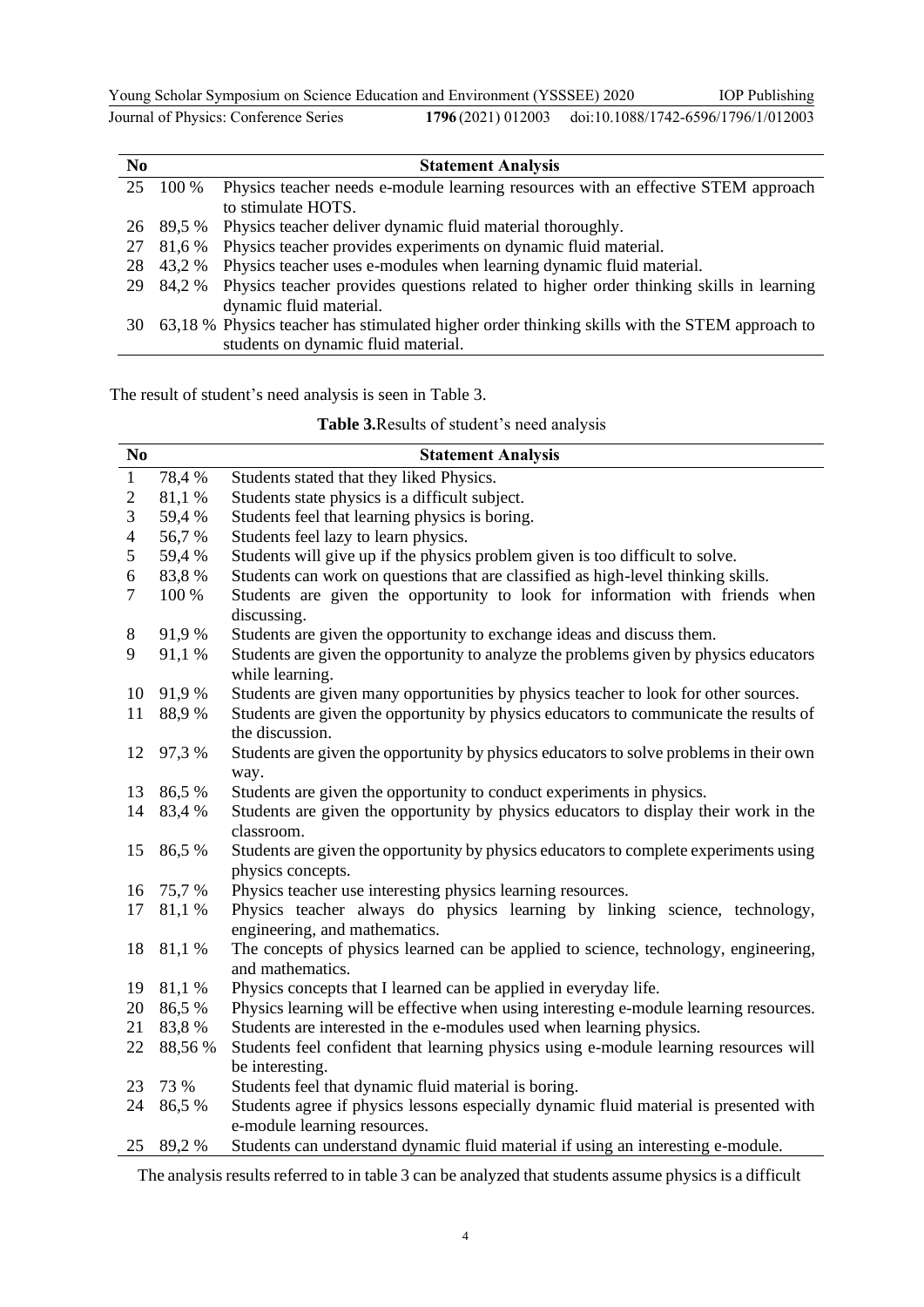| Young Scholar Symposium on Science Education and Environment (YSSSEE) 2020 |  | <b>IOP</b> Publishing                                  |
|----------------------------------------------------------------------------|--|--------------------------------------------------------|
| Journal of Physics: Conference Series                                      |  | 1796 (2021) 012003 doi:10.1088/1742-6596/1796/1/012003 |

subject, and have not obtained maximum results when working on problems classified as higher-order thinking skills, these findings are consistent with the results of to the previous studies [20-22,]. Learners agree if physics lessons especially dynamic fluid material is presented using e-module learning resources. Therefore, researchers consider it important to design e-modules that are valid, effective and practical, so as to make physics learning more interesting, and able to stimulate HOTS of students.

The e-module is designed to be able to stimulate the ability to analyze, evaluate and create dynamic fluid material with the STEM approach. Therefore, each learning activity presented contains STEM components in dynamic fluid material. The completeness of the STEM components in the learning activity has the potential to stimulate the entire HOTS indicator so that the research objectives will be fulfilled.

For example, in learning activity 4 that is designed with the STEM component aims to stimulate the ability to evaluate pitot tube technology as follows. **Science:** Narration about continuity equations and Bernouli's law relating to pitot tubes. Measuring the value of the pressure by reviewing the change in height experienced by the fluid and the principle of velocity based on the pitot tube flow. **Technology:** Technology visualization of several types of pitot tubes consisting of simple pitot tubes, static sources, and pitot-static tubes along with audios as an introduction. **Engineering:** Narration that contains the workings of the application of the pitot tube by analyzing the parts of the pitot tube. **Mathematics:** The formulation of quantities and units involved in the equation of fluid flow velocity on the pitot tube and its mathematical reduction. Furthermore, students will be asked to evaluate the type of pitot tubes that are often used in daily life.

Evaluation of the e-module design is carried out on the systematic presentation of the module, the design of learning activity (learning objectives, subject matter, learning instructions, appearance, subject matter, formative tests, and reflection), the suitability of the STEM components that exist in each learning activity, and the appropriateness of the design e-module with STEM approach to stimulate HOTS. The results of the assessment of the e-module design are presented in table 4.

| N <sub>0</sub> |                      | <b>Table +</b> <i>Mesult</i> of the e-module design assessment<br><b>E-module Design</b>                                                                                                                                                                                                                                                                                                                              | <b>Average Score</b> |
|----------------|----------------------|-----------------------------------------------------------------------------------------------------------------------------------------------------------------------------------------------------------------------------------------------------------------------------------------------------------------------------------------------------------------------------------------------------------------------|----------------------|
| $\mathbf{1}$   |                      | Systematics Cover, foreword, table of contents, pictures list, table list, e-<br>module usage guide, basic competencies and indicators,<br>learning objectives, concept maps, introduction, learning<br>activity 1 to 6 (contains objectives, subject materials, study<br>instructions, display, presentation of material, summary,<br>formative tests, reflections), summary, summative evaluation,<br>bibliography. | 4,6                  |
| $\overline{2}$ | Learning<br>Activity | Analyzing the concept of dynamic fluid and types of fluid flow.<br>(learning activity 1).                                                                                                                                                                                                                                                                                                                             | 4.6                  |
|                |                      | Evaluate the technology pitot tubes, perfume sprayers, aircraft<br>wings, and motorboats. (learning activity 4, learning activity 5<br>and learning activity 6)                                                                                                                                                                                                                                                       | 4.33                 |
|                |                      | Creating a simple practicum tool about technology torque and<br>technology venturimeter. (learning activity 2 and learning<br>activity 3).                                                                                                                                                                                                                                                                            | 4.31                 |
| 3              | STEM                 | Suitability of STEM components in each learning activity.                                                                                                                                                                                                                                                                                                                                                             | 4.45                 |
| 4              | Feasibility          | The feasibility of e-module design with the STEM approach to<br>stimulate HOTS.                                                                                                                                                                                                                                                                                                                                       | 4.36                 |

**Table 4.**Result of the e-module design assessment

Table 4 shows the results of the assessment of the e-module design of all components assessed to have a score above 4.31. Then this e-module design is declared to be very suitable and can be used with students in the learning process to stimulate HOTS especially on dynamic fluid material.

The benefits and characteristics contained in e-modules are different. If reviewed based on the benefits of electronic e-modules can make the learning process more interesting, interactive, can be done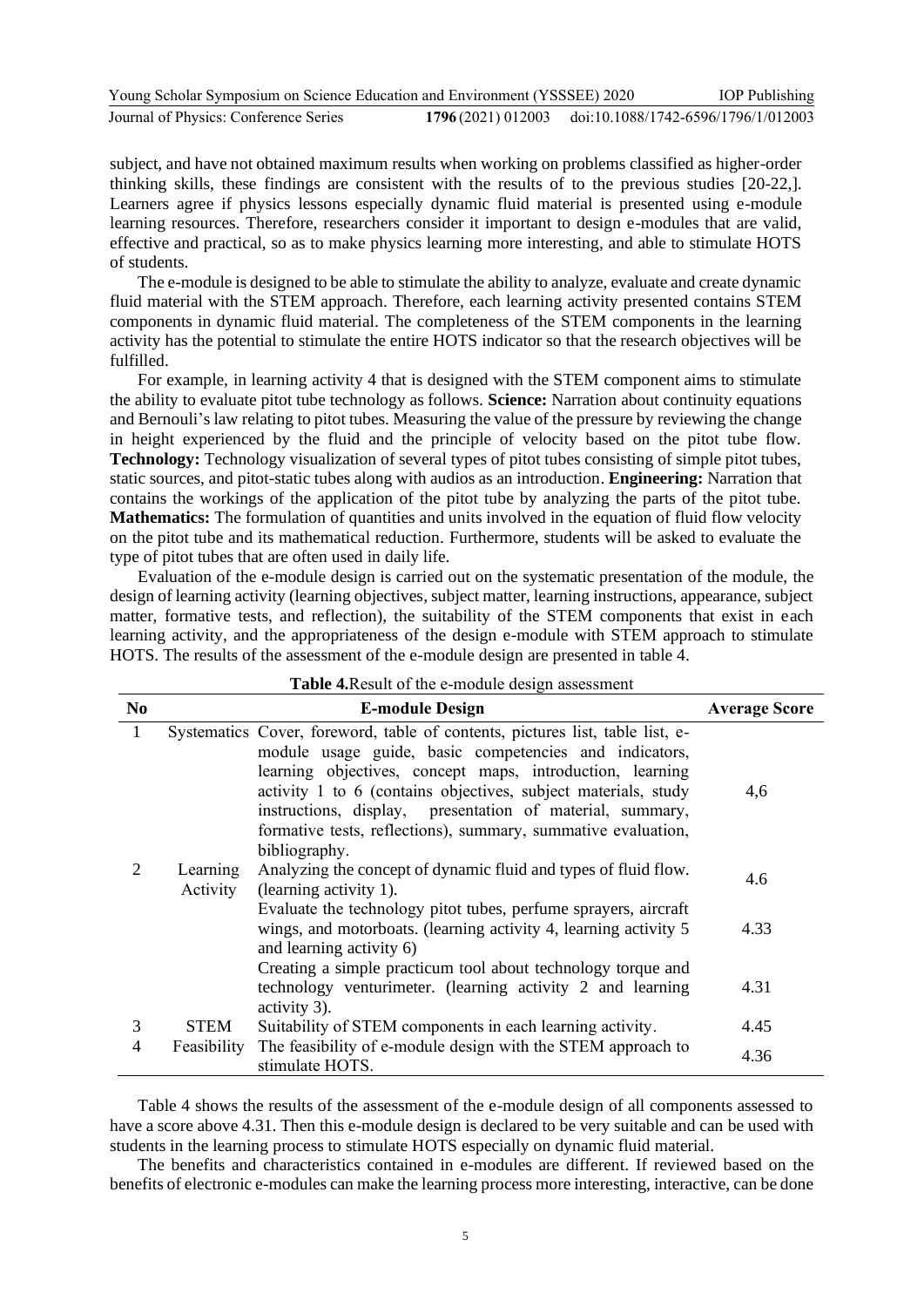| Young Scholar Symposium on Science Education and Environment (YSSSEE) 2020 |                                                       | <b>IOP</b> Publishing |
|----------------------------------------------------------------------------|-------------------------------------------------------|-----------------------|
| Journal of Physics: Conference Series                                      | 1796(2021) 012003 doi:10.1088/1742-6596/1796/1/012003 |                       |

anytime and anywhere and can improve the quality of learning [23,24]. In addition, of course, reduce the use of paper in large numbers. Through video and animation can facilitate students in understanding abstract concepts in physics learning, especially the concept of dynamic fluid and can be used independently. Suggestions from some experts that: Overall the design is systematic but there are some things that need to be improved, namely formative tests on learning activities (in the form of multiple choice or essay). Therefore, it is necessary to strengthen in exploring the basic mathematical abilities of students so that it will facilitate the physics teacher in guiding the learning process of students to apply the existing equations in dynamic fluid material in the e-module as well as working on questions that are classified as HOTS skills. Based on the results of the design assessment, an e-module design chart is made as shown in to see in figure 2.



In addition to prioritizing the contents of the material, this e-module also prioritizes how it looks. The intention is to make students interested in using e-module learning resources. Using e-modules students can learn in a fun way and acquire new skills, interesting and not only contain interactive buttons but also contain simple material and videos in the hope of being able to improve students' reading performance and stimulate students' HOTS.

The result of this study are in accordance with the success of previos research on learning physics using the STEM approach to improve students' problem solving skills in dynamic electricity material, while the result of the study show that learning using the STEM approach can improve problem solving skills in dynamic electrical material [25].

#### **4. Conclusion and Suggestion**

Two conclusions were obtained based on the results of this study. First, at the analysis stage it was known that the development of STEM-based e-modules was needed to stimulate student HOTS in dynamic fluid material. Second, at the design stage, it was found that the e-module design being developed was valid so that it was ready to proceed to the development stage. This study has loosened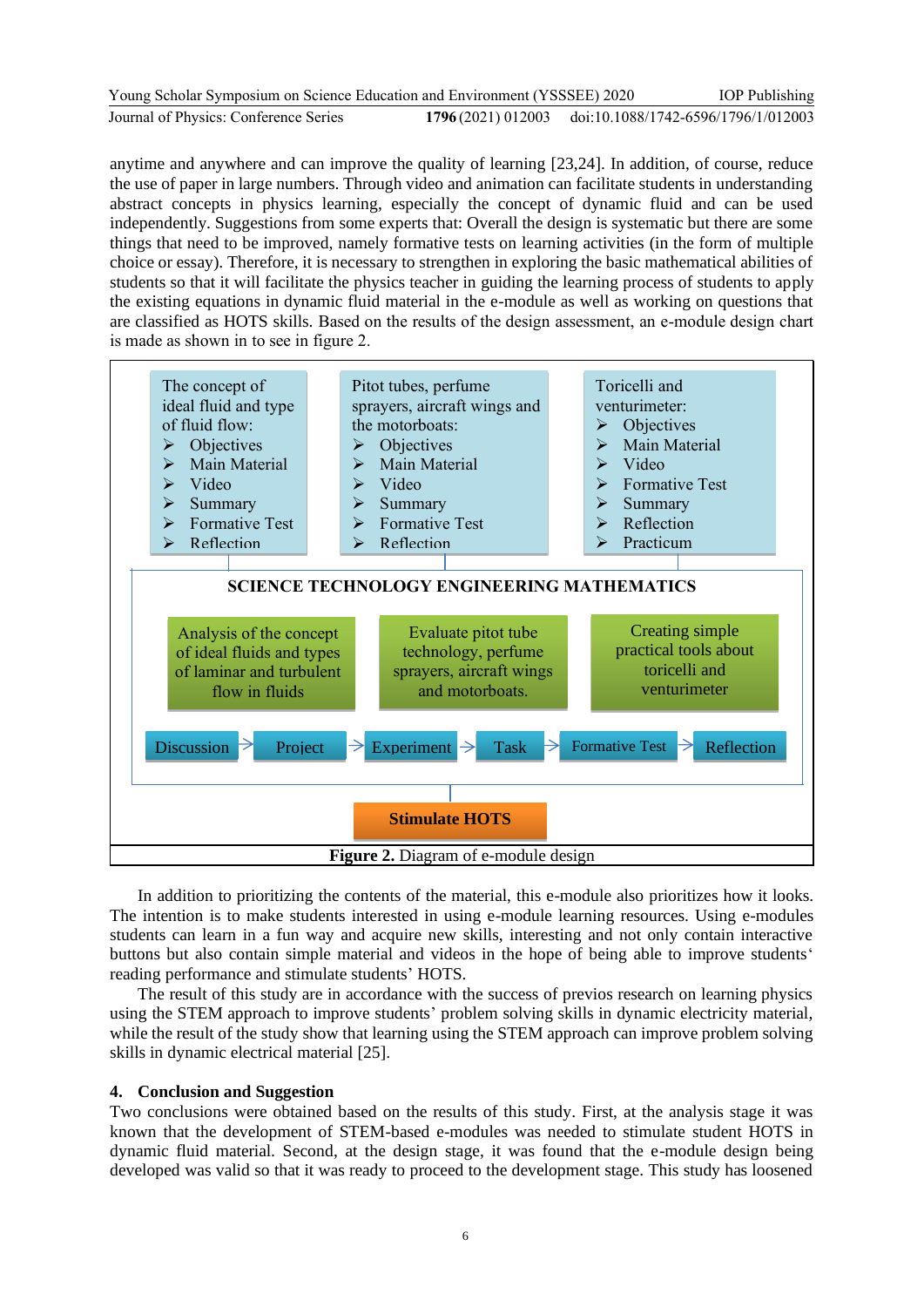assumptions and limitations for further research by looking for sufficient respondents so that the data collected is more complete and examining other parts of physics material so that problems in learning physics can be solved thoroughly.

## **Reference**

- [1] Wulandari & Shofiyah 2018 *Korelasi Layanan Bimbingan Karier di era Revolusi 4.0* (Jakarta: Gurupedia).
- [2] Sung, T.K. Industri 4.0 : A Korea Perspective. *Technological Forecasting and Social Change Jurnal.* 2017.
- [3] Nisa, SK& Wasis 2018 *Inovasi Pendidikan Fisika***7(2)** 201–207.
- [4] Hatami, Sarvenaz 2013 Learning Style *Jurnal Departemen Of Educational Physycology at The University Of Alberta*, Canada.
- [5] Ongardwanich, N., Kanjanawasee, S., &Tuipae, C 2015 Development of 21 st Century Skill Scales as Perceived by Students. *Procedia - Social and Behavioral Sciences*.
- [6] Yee, M H., Yunos, JW., Othman, R., Hassan, TK., Tee, &Mohaffyza, M 2015 Disparity of Learning Styles and Higher Order Thinking Skills among Technical Students', *Procedia - Social and Behavioral Sciences*.
- [7] Softwan, M &Habibi, A 2018 Problematika Dunia Pendidikan Islam Abad 21 dan Tantangan Pesantren di Jambi. *Jurnal Kependidikan*.
- [8] Abdurrahman., Lilia, S., Rusli, A., &Waldrip, B 2011 Cakrawala Pendidikan.
- [9] Pratiwi, U & Fasha EP 2015 Pengembangan Instrumen Penilaian HOTS Berbasis Kurikulum 2013 Terhadap Sikap Disiplin. *Jurnal Penelitian dan Pembelajaran IPA*. 1(1). 123-142.
- [10] Suyatna, A., Erikanto, C., Herlina, K., & Pradana, FA 2019 Efektivitas fenomena kuantum ebook interaktif dengan pendekatan ilmiah dalam meningkatkan berpikir tingkat tinggi. *Jurnal Fisika Seri Konferensi.*
- [11] Tania, L & Susilowibowo, J 2017 Pengembangan Bahan Ajar E-Modul sebagai Pendukung Pembelajaran Kurikuum 2013 pada Materi Ayat Jurnal Penyesuain Perusahaan Jasa Siswa Kelas X Akutansi SMK Negeri 1 Surabaya.
- [12] Jensen, Jamie.L., Mc Daniel, Mark A., Woodard, Steven M, & Kummer, Tyler. A. 2014. Teaching to The Test or Testing to Teach: Exams Requiring Higher Order Thinking Skills Encourage Greater Coceptual Understanding. *Journal of Research Into Practice*.
- [13] Matsun., Ramadhani, D & Lestari, I 2018 Pengembangan Bahan Ajar Listrik Magnet Berbasis Android di Program Studi Pendidikan Fisika IKIP PGRI Pontianak. *Jurnal Pendidikan Matematika dan IPA*.
- [14] Sheydaei, M., Adibsereshki, N., & Movallali, G 2015 The Effectiviness of Emotional Student Intelligence Training on Communication Skills in Students with Intellectual Disabilities. *Journal Iranian Rehabilitation*. 13 (3). 7-12.
- [15] Mastuang,M., Misbah, M., & Yahya ASM 2019 *Journal of Physics: Conference Series* 1171 (1).
- [16] Agustina D, Kurniawari I, & Suwarma IR 2017 Penerapan Pembelajaran Berbasis STEM (Science Technology Engineering and Mathematics) untuk Meningkatkan Kemampuan Control Of Variabel Siswa SMP pada Hukum Pascal *Prociding Seminar Nasional Fisika (E-Journal) SNF2017.* Vol **6(1)**P 35 - 40.
- [17] Master, A., Cheryan, S., Moscatelli, A., & Meltzoff 2017 Programming experience promotes higher STEM motivation among first-grade. *Journal of Experimental Child Psychology*.
- [18] Bell, D 2016 The Reality of STEM Education, design and Technology Teachers' Perceptions: A Phenomenographic Study. *International Journal of Technology and Design Education*. 26 (1). 61-79.
- [19] Ntemngwa, C & Oliver, S 2018 The Implementation of Integrated Science, Tecnology, Engineering, and Mathematics (STEM) Instruction Using Robotics in the Middle of to School Science Classroom. *International Journal of Education in Mathematics, Science, and Technology (IJEMST)*. 6 (1). 12-40.
- [20] Nurris, SPE. I 2015 *Prosiding : Seminar Nasional Fisika Murni dan Pendidikan Fisika* **6(2)** 104– 112.